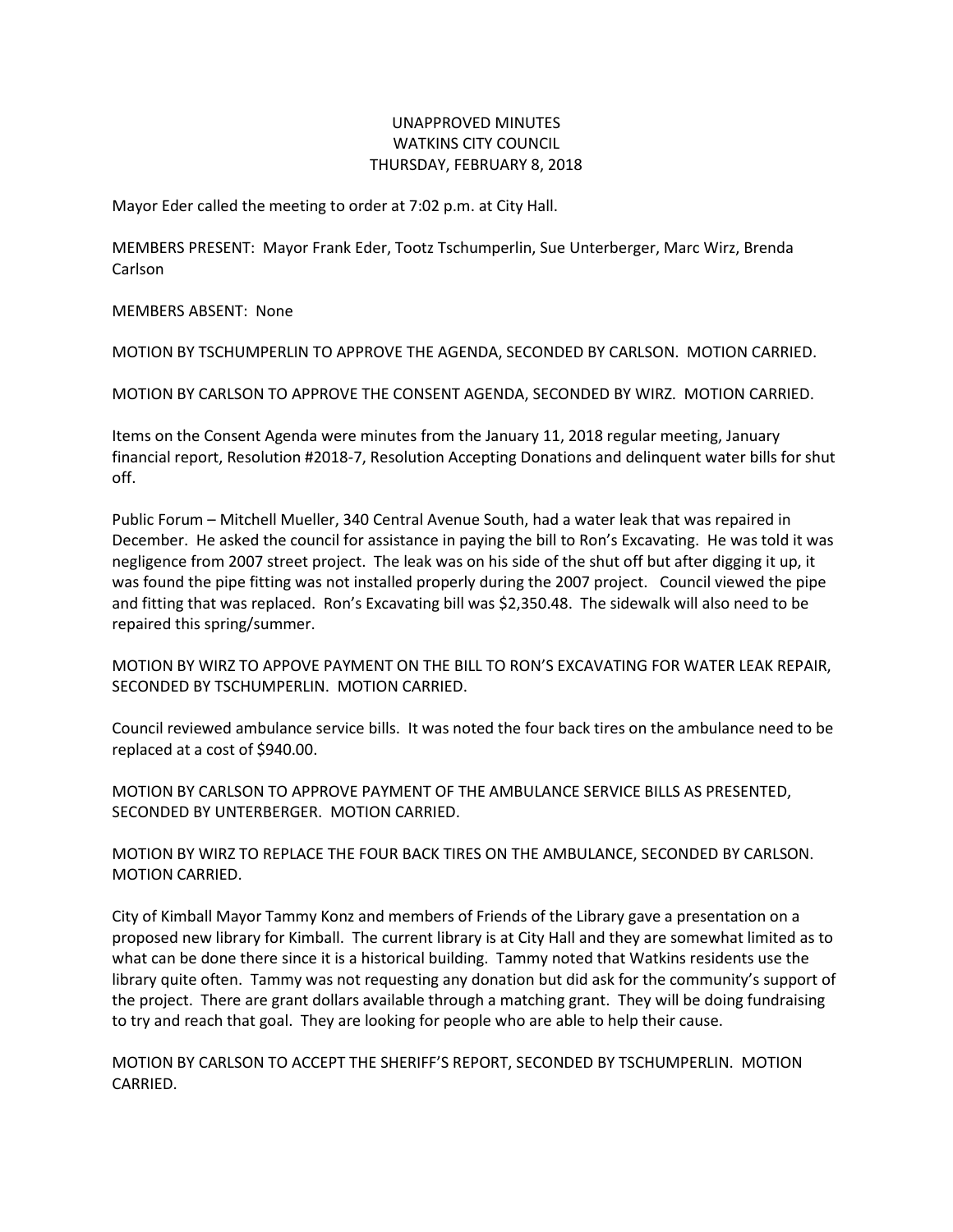Farm land lease with Tom Landwehr - Wirz and Geislinger looked at the city land by the wastewater ponds that Tom Landwehr leases. Wirz did some research and thought there should be a value placed on the pasture land and the tillable land and balance that against the property tax paid. There is about 30 acres that is tillable and approximately 40 acres of usable pasture. Wirz felt the city should get values on the land and work from there. Wirz noted that Landwehr's pay the property tax so that would come off of whatever value they arrive at. Wirz had some information from USDA on cropland cash rent from 2016. Tom thought rent for tillable land ranged from \$150 to \$175 per acre. Council reviewed the USDA information and discussed. Tom noted they have done a lot of work on the land since they started renting it. Council acknowledged they are good tenants. Tom asked about first right of refusal. Discussion followed on values for the tillable and pasture land. Council agreed on \$1,000 rent on the pasture land and \$125 per acre for the tillable land or \$3,750. Total rent for all land would be \$4,750 annually, less whatever taxes are which are paid directly by Landwehr. Council also agreed to change the term of the lease from 10 years to 5 years and include first right of refusal in the agreement.

MOTION BY WIRZ TO SET THE LAND VALUE FOR LEASE AT \$4,750 ANNUALLY FOR A TERM OF 5 YEARS, LESS THE ANNUAL PROPERTY TAX THAT IS PAID DIRECTLY AND THE DIFFERENCE PAYABLE TO THE CITY AND TO GRANT RIGHT OF FIRST REFUSAL, SECONDED BY CARLSON. MOTION CARRIED.

Gravel lease with Landwehr - Wirz and Eder researched gravel prices. The current lease is .40/cubic yard. Eder found rates anywhere from .85 to \$1.75. Wirz found anywhere from .50 to \$2, depending on what the renters were required to do. Wirz found one that was .65/yd. with full restoration of the pit. The current lease does require banks to be sloped no more than 4:1 and for top soil to be returned. In 2017, there was 16,243 yds. removed. Landwehr pays the gravel tax. Landwehrs were agreeable to increasing the rate to .50/yd. Mayor Eder felt the city should go with a 5-year lease rather than 15 years. Tom asked about being able to go further south. Council viewed an aerial map of the area. Council and Public Works didn't have any concerns with allowing that.

MOTION BY WIRZ TO APPROVE A FIVE-YEAR LEASE AT .50/YARD AND EXPANSION TO SOUTHEAST LINE, CHANGE THE PAYMENT TERMS FROM MONTHLY TO ANNUALLY, AND TO RENEW EVERY 5 YEARS, SECONDED BY TSCHUMPERLIN. MOTION CARRIED.

Tom noted that Steven now owns the farm and that both leases should be in his name.

Dan Gossman with Federal Warning Systems was present to answer any questions the council had on the outdoor warning siren quotes they submitted last month. Dan noted the current siren was used when the city purchased it in 1992. He estimated it to be close to 50 years old now. Dan noted the DC model would run for about 15-20 minutes after loss of power. Wirz asked what his recommendation was. Dan thought a lot of communities were going with the AC/DC model, but a lot do go with the DC model also. He noted inactivity is not good for it. Federal Signal was proposing a 130db siren. The current one is 125 db. There is a 5-year warranty on the siren head and 2-year warranty on the equipment. Dan noted a 55' pole would be sufficient. Usually the pole is dressed on the ground and then set. Right now, delivery would be about 4 weeks. Kramer Electric will be contacted about the power at McCarthy Park. No other action was taken.

City engineer Kent Louwagie discussed the 2018 street improvement project. While doing research for easements, etc. it was discovered that Joe Nistler, Sr. appears to own a portion of Western Avenue North, from First Street up to the mobile home park. Kent noted there are options to correct this.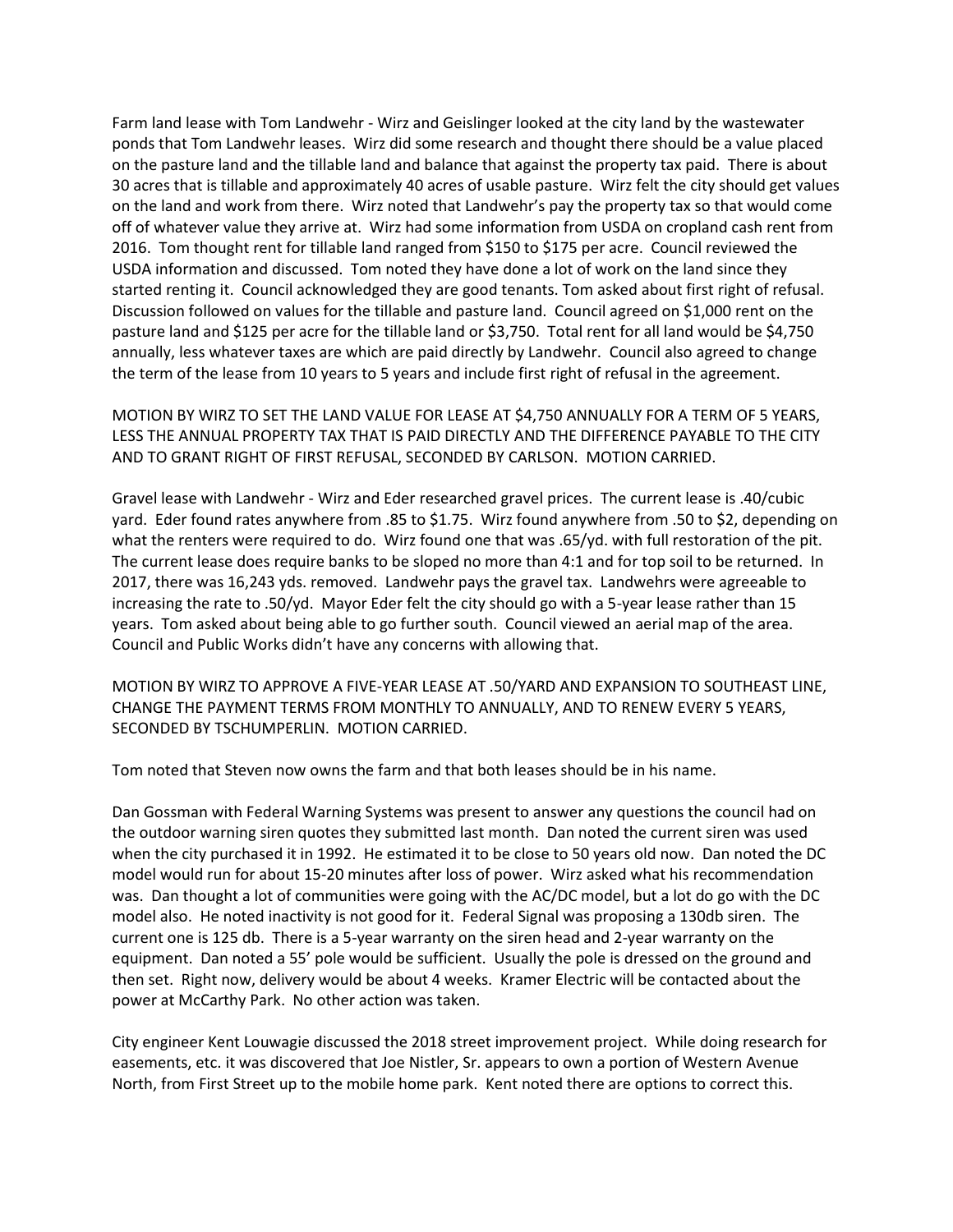- Mr. Nistler could convey the property to John Fritzke, [mobile home park owner] and then this area can be included with the mobile home park easement area the City is planning to obtain from Fritzke.
- Mr. Nistler could convey the land in fee to the city.
- Mr. Nistler could maintain ownership and grant the city a permanent easement.

Kent thought the city attorney may have an opinion on what would be the best option. Kent will wait to hear from the city on the matter. Kent reported soil borings were done in the mobile home park and there is a pretty decent base there. There is 3-5 inches of bituminous, 12-14 inches of gravel and then sand. Kent assumed that 16 inches would need to be removed but thought now the city should be able to reclaim the top 10 inches, blend it, pack it down and reshape. That is how the plans have been prepared now. This should cut some costs as it is less work. Edge drains would still be installed. The plans and specifications for the Highway 55/School Avenue intersection are done. MNDOT will be resurfacing Highway 55 through Watkins but it shouldn't matter which project gets done first as it would be matched in to the other. Public Works Director Geislinger suggested the city work wait until after school is out. Kent noted the construction window is June 5 to August 31.

Council reviewed Resolution #2018-8, Resolution Approving Plans and Specifications and Ordering Advertisement for Bids. Per the resolution, the bid opening would be March  $6<sup>th</sup>$  at 2 p.m.

MOTION BY CARLSON TO ADOPT RESOLUTION #2018, RESOLUTION APPROVING PLANS AND SPECIFICATIONS AND ORDERING ADVERTISEMENT FOR BIDS, SECONDED BY UNTERBERGER. MOTION CARRIED.

Kramer noted the city will have to provide evidence of the actual cost of treatment for a rate increase to the Clear Lake Sewer District and will be working on this.

The annual fire protection meeting will be Wednesday, February 14, 2018 at 8 p.m. at the Fire Hall.

The annual Board of Appeals and Equalization is scheduled for Wednesday, April 11<sup>th</sup> at 7 p.m. at City Hall.

MOTION BY TSCHUMPERLIN TO APPROVE PAYMENT OF BILLS AS PRESENTED, SECONDED BY UNTERBERGER. MOTION CARRIED.

Tschumperlin left the meeting at this time.

Kramer noted the Watkins House lost heat at the building and a pipe froze and broke, resulting in a large water bill. Kramer asked for council approval to waive late fees while they pay this off. The owners are hoping to have it paid in full within 6 months or sooner.

MOTION BY CARLSON TO WAIVE THE PENALTY FEE AS LONG AS PAYMENTS ARE CONSISTENT, SECONDED BY WIRZ. MOTION CARRIED.

Pam Loch's daycare business must provide for 2 locations to use for emergency evacuation. She asked if she could list the Village Hall as one. Being on the ambulance service she would have access to a key that is used to open the building for shelter from severe weather. Council approved.